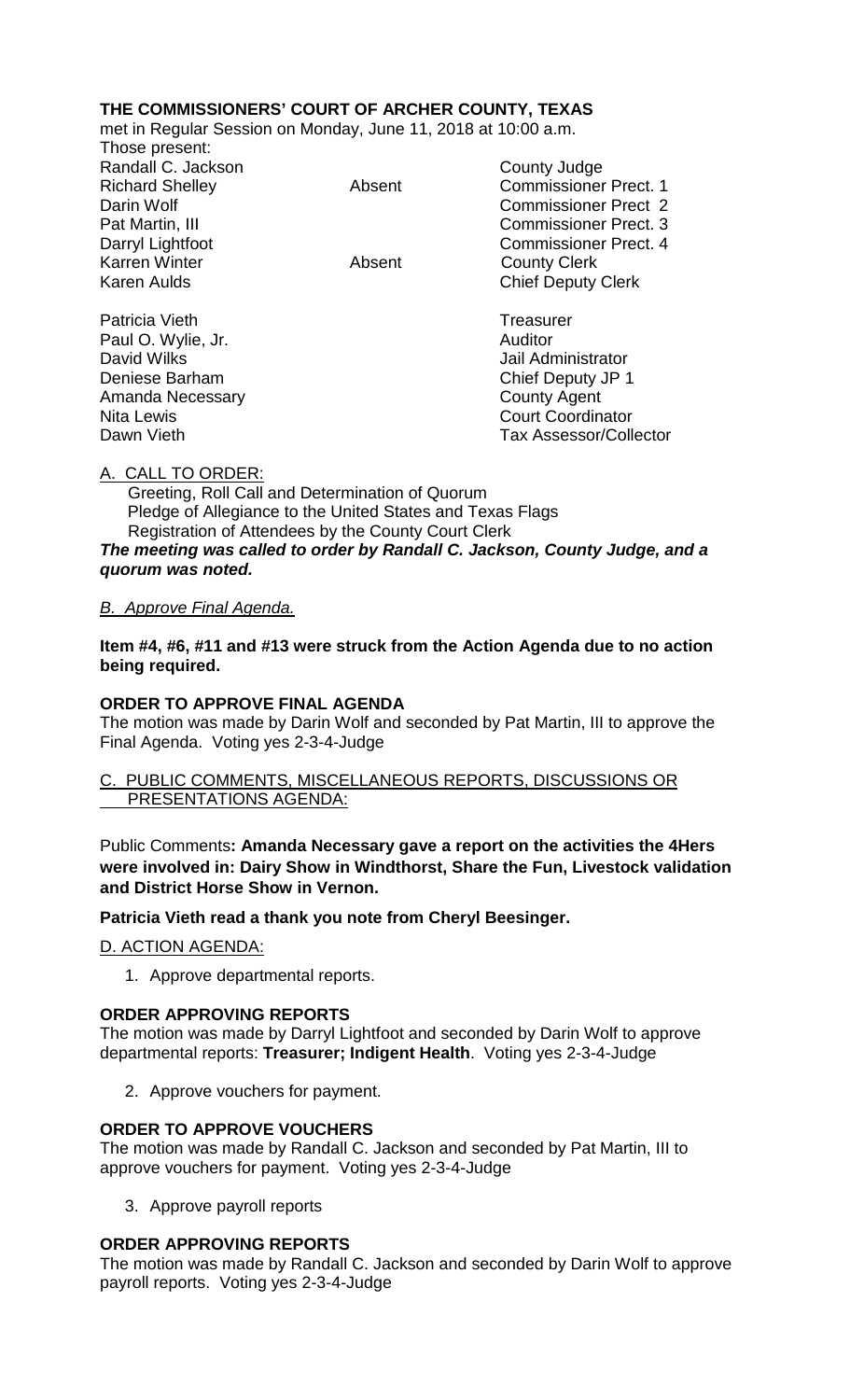- 4. Approve line item transfers. **Removed.**
- 5. Approve Education Certificates.

### **ORDER APPROVING CERTIFICATES**

The motion was made by Darryl Lightfoot and seconded by Pat Martin, III to approve education certificates: **David Levy**. Voting yes 2-3-4-Judge

- 6. Approve Publisher's Certificates. **Removed.**
- 7. Approve Minutes from previous month May, 2018.

### **ORDER APPROVING MINUTES**

The motion was made by Pat Martin, III and seconded by Darin Wolf to approve minutes from May, 2018. Voting yes 2-3-4-Judge

**8.** Discuss and/or take action on tabled item #10 from May 29, 2018 C/C agenda on appointing Shane Wright as the Volunteer EMC. **Randall C. Jackson discussed talking to Zach Rowe with Dickey McGann and Rowe Insurance. Rowe will list Shane Wright as a volunteer employee.**

### **ORDER APPROVING APPOINTMENT**

The motion was made by Darryl Lightfoot and seconded by Pat Martin, III to approve appointment of Shane Wright as the Volunteer EMC. Voting yes 2-3-4-Judge

- 9. Consider and/or take action on Burn Ban/Restriction. **No action taken.**
- 10.Discuss and/or take action on *Fourth of July Fireworks Period.* **No action taken.**
- 11.Discuss and/or take action on Security measures for the Courthouse and Courthouse Annex. **Removed.**
- 12.Discuss and/or take action on Improvements and Grant Funding for Archer County Ag Barn. **Todd Herring and James Mitchell met with the Court. Mitchell gave a briefing on the grant update, \$5,156.00 is still needed for the electrical. Darryl Lightfoot discussed spending \$8,256.00 to improve the restrooms and help with the electrical upgrade.**

#### **ORDER TO APPROVE IMPROVEMENTS**

The motion was made by Darryl Lightfoot and seconded by Darin Wolf to assist with electrical upgrade and other improvements to County Ag barn in the amount of \$8,256.00. Voting yes 2-3-4-Judge

- 13.Discuss and/or take action on cost of battery replacement for AED Lithium Batteries. **Removed.**
- 14.Discuss and/or approve the *Commercial Lease Agreement* for the property located at 509 S. Cedar, Archer City, Texas, that is used for the WIC Program.

#### **ORDER APPROVING AGREEMENT**

The motion was made by Darryl Lightfoot and seconded by Pat Martin, III to approve Commercial Lease agreement with South Plains Community Action Association, Inc. in the amount of \$200.00 per month effective June 1, 2018. Voting yes 2-3-4-Judge

- **15.**Discuss the TxDOT millings in the Mankins, Texas area. **Darryl Lightfoot advised the Court that he had spoken with TXDOT about the millings from Highway 25 and Highway 368 north to Highway 82. No action taken.**
- 16.Discuss and/or approve Interlocal Agreement with the City of Scotland, Texas. **Darin discussed the agreement with City of Scotland.**